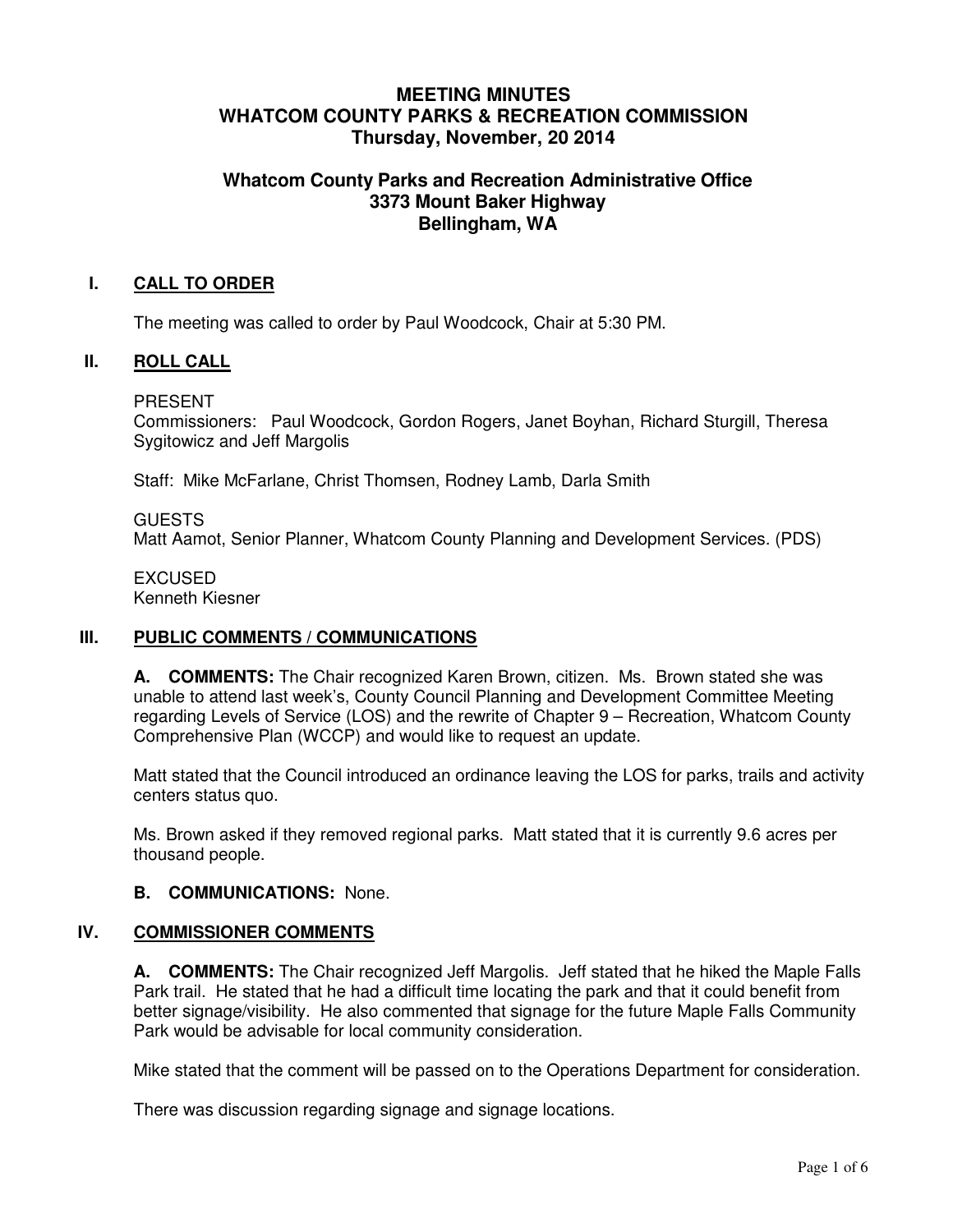The Chair recognized Theresa Sygitowicz. Theresa asked Mike if he would like to comment on the County Council Planning and Development Committee discussion regarding regional parks. Mike stated that those terms are referenced in the County's Comprehensive Plan and are standard classifications.

## **V. AGENDA**

## **A. NOVEMBER 20, 2014 AGENDA APPROVAL**

**MOTION:** It was moved by Gordon Rogers, seconded by Theresa Sygitowicz and passed unanimously to approve the agenda with the following revisions: Move Agenda Item IX., B. Itinio Demonstration to follow Item V. Agenda.

## **VI. MINUTES**

## **A. OCTOBER 16, 2014 MINUTES APPROVAL**

**MOTION:** It was moved by Gordon Rogers, seconded by Richard Sturgill and passed unanimously to approve the October 16, 2014 Minutes as written.

## **VII. STAFF REPORTS**

## **A. DIRECTOR'S REPORT – MIKE MCFARLANE**

**1. Birch Bay Community Park –** The acquisition for this property purchase has closed. Building windows have been boarded up and keys have exchanged hands. The request has been submitted to the Recreation and Conservation Office (RCO) to remain grant eligible for the reimbursement on the acquisition and other than some internal documents on inventory, the acquisition process is complete.

**2. Maple Falls Community Park –** Phase 1 of the environmental assessment has begun. Documentation has been returned to the contractor and the Department expects a final report prior to closing. It is anticipated that this property will close by the December, 2014 Commission Meeting.

**3. Parks and Recreation Foundation Invite** – The Foundation has extended an invitation for a December  $2^{nd}$  function they are hosting. The Foundation asks that Commission members RSVP as soon as possible.

Some members stated that they have not received the invite. Mike will relay this information to the Foundation.

**4. Whatcom County Parks and Recreation Website –** Mike stated that the County is in the process of transitioning to a new website. It is currently under development but as of December  $5<sup>th</sup>$  the Department will be updating as much information as possible to provide a smooth transition.

Mike invited the Commission to review the website and if some items are noted as no longer available, etc., please notify the Department.

**5. County Planning and Development Services Meeting – Levels Of Service (LOS) –** At the meeting the Council discussed the Whatcom County Comprehensive Plan Levels Of Service (LOS) definitions, etc. in terms of what would be accomplished in the end if any changes were made, and after lengthy discussions decided to leave the LOS status quo.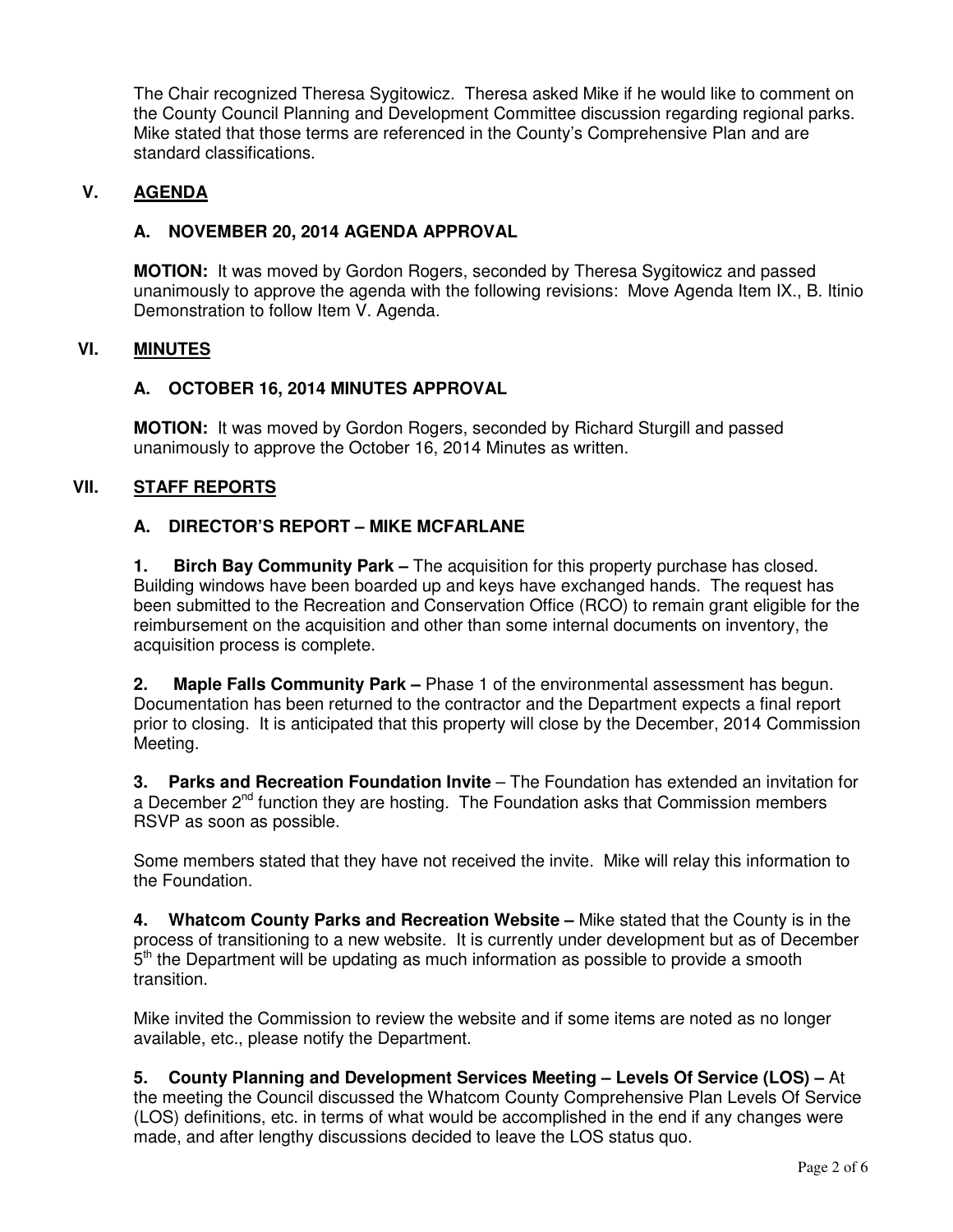# **B. OPERATIONS REPORT – CHRIST THOMSEN**

# **1. Staffing**

**a. Retirement -** The Department will experience four staff retirements this year, two maintenance staff members in the spring the Maintenance Supervisor, whose last working day is tomorrow and one Lead Ranger, Dennis Conner at the end of the year.

This will present some challenges with staffing in terms of completing routine duties and other unanticipated events that happen in our parks.

**b.** Extra Help – The two positions that were recently hired have proved quite valuable in terms of completing projects where the public touches the parks. The main accomplishment has been the renovation of all the Silver Lake Park picnic tables. In the renovation it was found that over 75 boards were severely in need of replacement.

Additional focus will be spent on painting and hardware repairs.

## **2. Maintenance Activities**

- **a. Park Winterization** The winterization of the park system is substantially complete. There are a few minor problems that were found in the process and are being addressed.
- **b.** Hovander Walkway This project is substantially complete; site stabilization is still in process. It was one of the larger concrete projects that have been completed in recent times and it came out beautifully. Christ provided pictures of the project for Commission review and an overview of the project construction.

**3. Slide Damage and Repair –** There were two recent slides that needed attention, one on the Hertz Trail that was a relatively small slide and a quick clean-up, and a larger slide on the Interurban Trail that required a more significant clean-up, some reinforcement and a great deal of materials to be removed from the site.

## 4. **Incidents**

**a.** There were two minor staff injuries. And two minor visitor injuries; none of which required more than on-site first aid.

**5. Bellingham Senior Center Furnace Replacement –** The furnace at the Bellingham Senior Activity Center has failed and will require replacement. This will be completed this week.

# **C. DESIGN & DEVELOPMENT REPORT – ROD LAMB**

**1. Lighthouse Dock Renovation –** Authorization from the US Army Corps of Engineers (USACE) has been received to extend the in-water work window until January 31, 2015. Pile driving strategies have been discussed with HB Hansen. As discussed last month, tides in the fall and winter are significantly higher during daylight hours than those during the summer which challenges efforts for the contractor to drive all eight piles. It may require mobilizing two pieces of equipment, one barge based pile driver and one land based pile driver. This will likely cause a significant increase in costs.

Alternatively, the Department is considering another approach. Rod stated that he has contacted USACE indicating current conditions and challenges and requested modifications to permit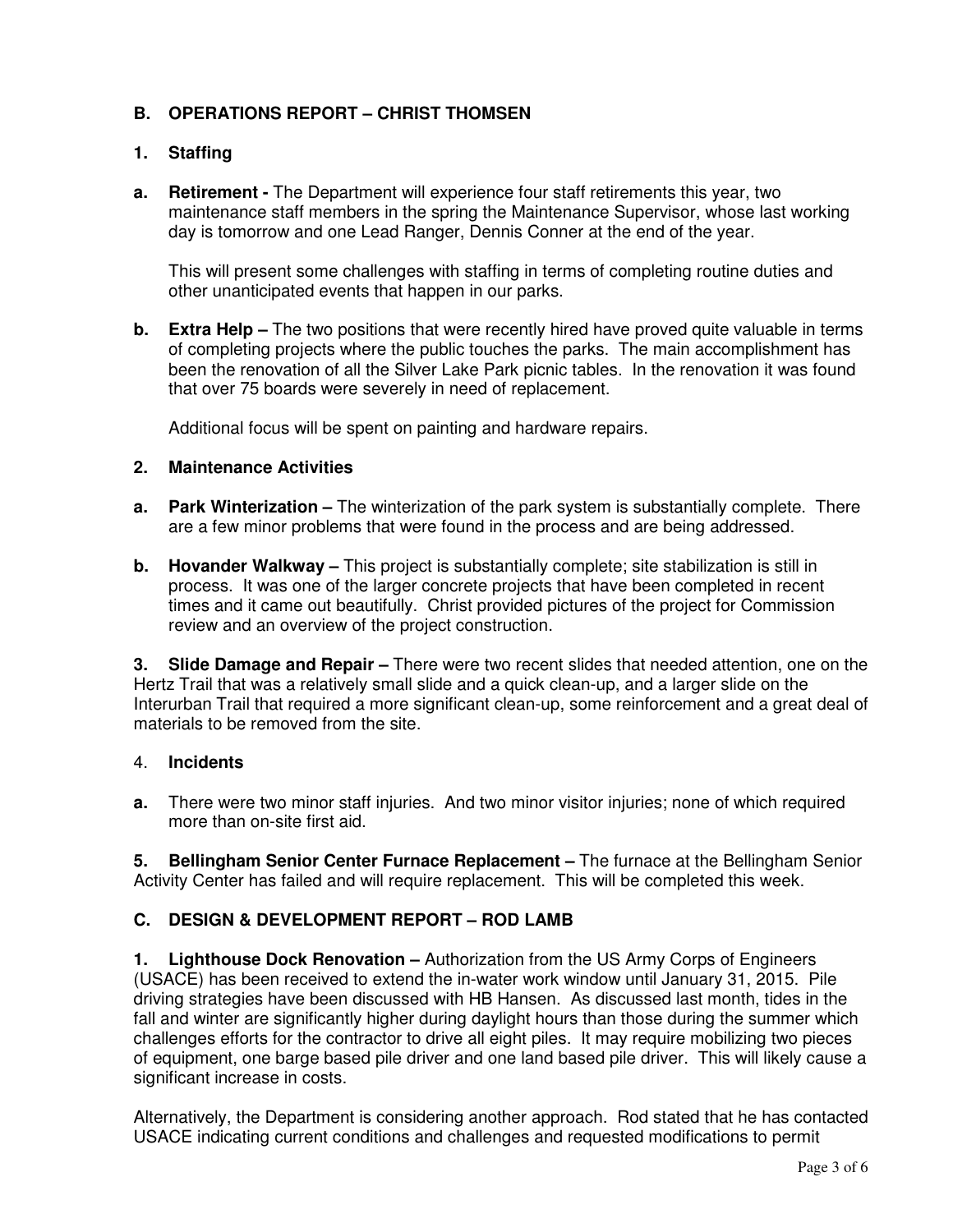conditions that would allow us to drive piles outside of the permitted work window (i.e. after January 31st).

This request may trigger formal consultation with National Oceanic and Atmospheric Administration (NOAA) and the U.S. Fish & Wildlife Service (USFWS). There has been no word yet from USACE, NOAA or USFWS to date. If there is no word in the interim they will be contacted the week following the Thanksgiving holidays.

There was a discussion regarding the community reaction to the delays and the efforts that are being taken through the local media to update the community on the progress and background of the project timeline and delays.

Rod stated that an additional challenge is that the funding window for the Recreation and Conservation Office (RCO) grant ends June 30, 2015. There is the possibility of an extension but best practice would be to avoid that request if possible as it would then require RCO Board involvement that could create more delays.

There was additional discussion regarding the possible alternative outcomes.

**2. South Fork Park –** Preliminary engineering is nearly complete. The additional field survey has been completed and incorporated into the design documents. It is expected that there will be a 50% plan submittal by December 1, 2014.

Work with the trail designer continues on trail routes and design through the Department of Natural Resources (DNR) properties that separates Galbraith and Overby farms. Meetings are scheduled on 11/24/14 with the designer in the field to trace the proposed route. At that time the trail alignment will be documented with a handheld Global Positioning System (GPS) unit, converted into a geographic information system (GIS) shape file and provided to DNR for review.

Meetings were held with DNR last week to discuss the proposed trail easement and the fact that it has been stalled for a number of years. It was agreed that the Department will provide DNR with a desired route in GIS format. They will then walk the route with the Department after the shape file has been received and reviewed. It is anticipated that DNR will agree with the requested route.

**3. Nesset Farm Building Restoration –** There has not been much change in the project from last month's report. The building permits have been issued but bid documents need to be finalized and published for bid.

**4. Silver Lake Road & Electrical Improvements –** The field survey has been completed to include contracting a private utility locate. The consultant is building the base map for the design effort. It is expected that this will be received before Thanksgiving.

**5. Reconveyance Planning –** The draft layout for a portion of the main trail routes has been developed. A meeting will be held with core user groups on December 11, 2014 for a work session to review the draft and also identify secondary and single use trails as well as key points of interest along the route.

# **VIII. UNFINISHED BUSINESS**

**A. WHATCOM COUNTY COMPREHENSIVE PLAN (WCCP) – CHAPTER 9 REVIEW & RECOMMENDATION –** Matt Aamott introduced himself and explained that he was filling in for Erin Osborn. He reviewed the goals and objectives for reviewing this chapter of the WCCP.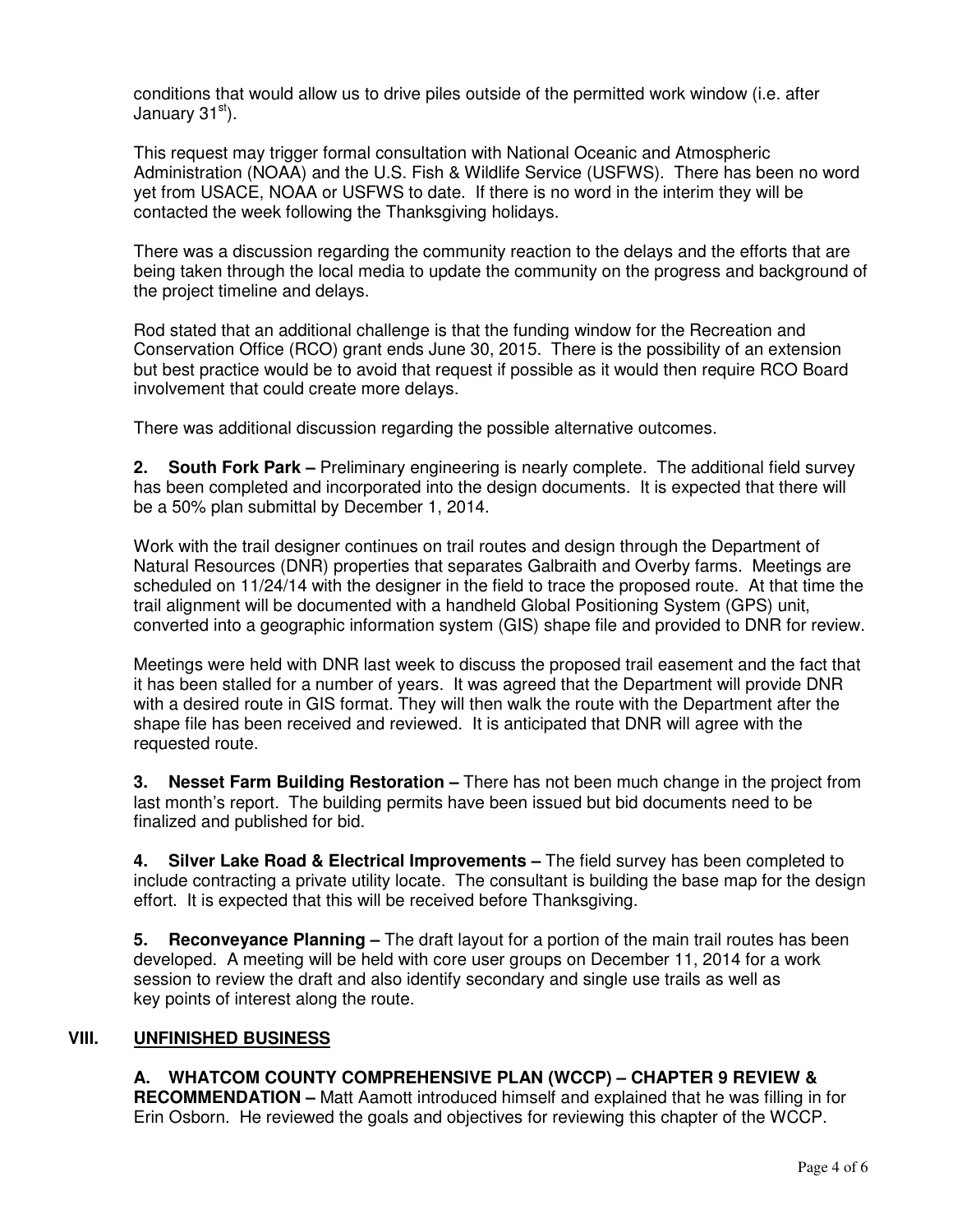There was a great deal of discussion as Commission reviewed, commented and made suggestions on each page of the chapter. Matt took notes on these suggestions as they were discussed in order to incorporate them into the chapter.

In addition, Mike will rewrite the Background Summary and Matt will check with County Legal Staff regarding landowner liability in Paragraph 2 on page 9- 8.

Once all the changes, the re-writes and research completed and have been completed and incorporated, a final draft will be presented at the December 18, 2014 Whatcom County Parks and Recreation Commission Meeting for approval.

#### **MOTION: Jeff Margolis moved that recreational programs be included as a goal in the comprehensive plan. The motion was not seconded. Motion failed.**

## **IX. NEW BUSINESS**

**A. BUDGET REVIEW –** Mike provided the Press Release on the Whatcom County Executive's 2015-2016 Recommended Budgets and 2015-2016 Whatcom County Requested Budget Narratives for Commission review.

Mike discussed that there are no major changes from previously discussed issued and that it is a solid budget that the Executive believes will put the county on solid financial footing coming out of the recent economic situation.

In terms of the Parks and Recreation budget, Council Member Brenner had discussed increasing the funding for the Senior Centers Meals on Wheels program. The funding for the program has been increased by \$30,000.00 annually bringing it from \$10,000.00 to \$40,000.00. In addition there have been several substantial park budget funded improvements to the centers, to include finishing the floor at the Bellingham Center, replacing the furnace, the Executive's office is replacing one of the automatic doors and in the next couple of years the roof at the Ferndale Center is slotted to be replaced.

In conclusion the budget remains relatively status quo to previous years. Mike stated that if the Commission members have questions after reviewing the budget to feel free to call or email him. He stated that if he is not available Darla Smith, Administrative Assistant is knowledgeable and can be of assistance.

# **B. ITINIO DEMONSTRATION – Darla Smith, Whatcom County Parks and Recreation**

**Administrative Assistant –** Darla provided an update on the on-line reservation project. The projected date of roll-out is December 1, 2014. Currently staff is testing the payment system with the payment provider to identify any problems prior to roll-out.

Darla provided a presentation of the internal reservation system which is very similar to what the customer will see when making an online camping reservation.

She explained in detail what the customer would see, which includes a description of the site, a picture, site fees, any distinguishing features the site may have and what those features could include.

Darla explained the process that the customer would go through to complete the reservation and what the payment receipt would look like.

She showed what the customer would see on the site maps.